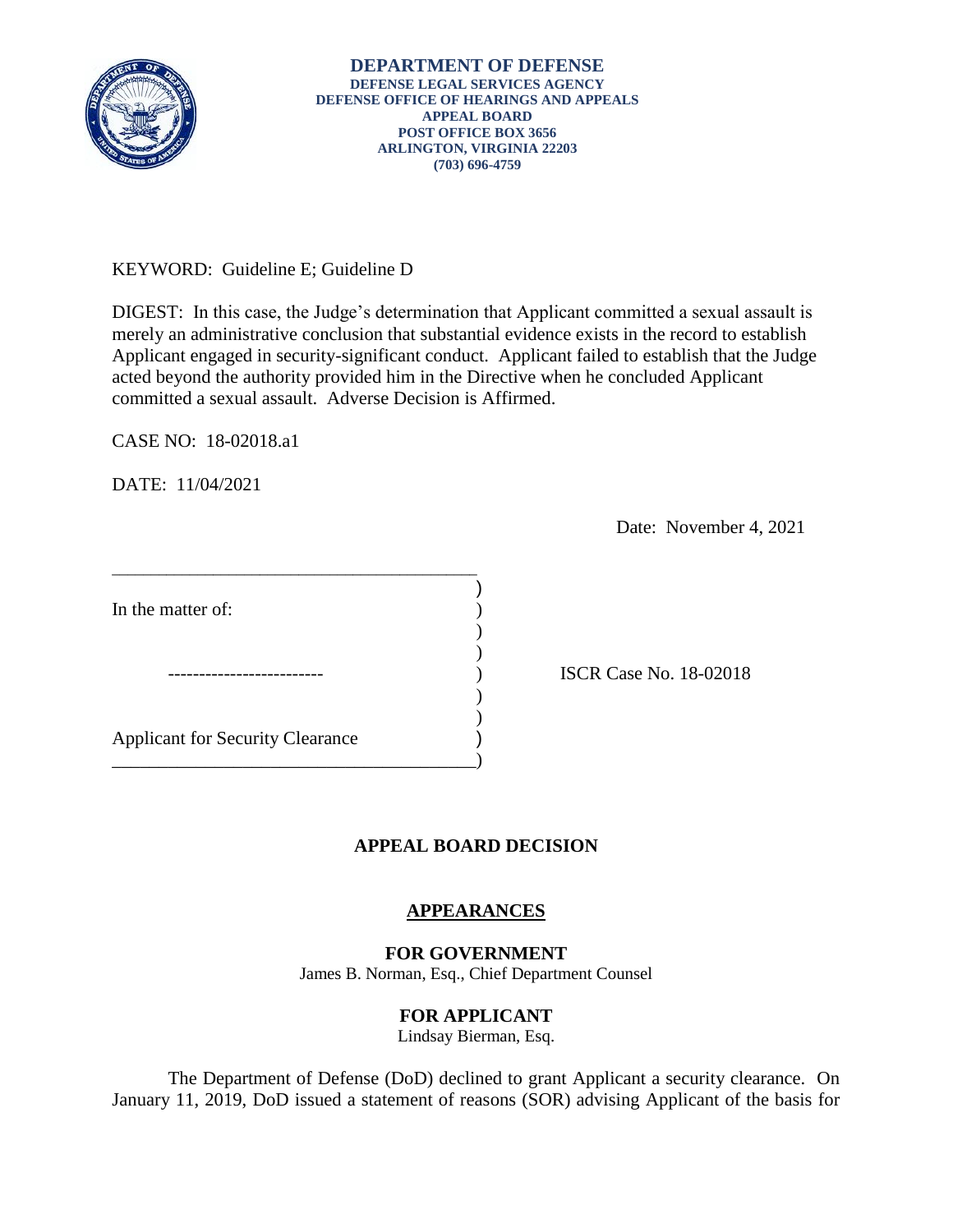that decision—security concerns raised under Guideline E (Personal Conduct) and Guideline D (Sexual Behavior) of Department of Defense Directive 5220.6 (Jan. 2, 1992, as amended) (Directive). Applicant requested a hearing. On August 10, 2021, after the hearing, Defense Office of Hearings and Appeals (DOHA) Administrative Judge Edward W. Loughran denied Applicant's request for a security clearance. Applicant appealed pursuant to Directive ¶¶ E3.1.28 and E3.1.30.

 Judge's adverse decision was arbitrary, capricious, or contrary to law. Consistent with the The Judge found in favor of Applicant on the Guideline E allegations and against him on the sole Guideline D allegation. The favorable findings have not been raised as an issue on appeal. Applicant raised the following issues on appeal: whether the Judge overstepped his authority in findings against him on the Guideline D allegation, whether the Judge erred in concluding Applicant committed a sexual assault, whether the Judge was biased against him, and whether the following, we affirm.

#### **The Judge's Findings of Fact**

 of a bachelor's degree from a foreign university. He provided documents attesting to his excellent Applicant, who is in his forties, married for the second time about two years ago. He has no children. He has worked for his current employer since 2016. He served on active duty in the U.S. military for about six years and retired honorably with a disability. He holds the equivalent work performance and praising him for his reliability, professionalism, and trustworthiness.

 children in Applicant's care when she went to a store. The police report reflects the granddaughter and began rubbing lotion on her leg and slowly began moving upward. "When [Applicant] reached up and down motion ten times." Decision at 3, quoting from Government Exhibit (GE) 4, the recommended that the granddaughter be examined at a children's hospital and referred to child About five years ago, Applicant lived with a girlfriend who had a daughter, an eight-yearold granddaughter, and five-year-old grandson. During that period, the daughter reported to police that Applicant molested her daughter (hereinafter referred to as the granddaughter). While driving her children to school, the daughter overheard her children talking about Applicant putting medicine on the granddaughter's vagina. The daughter told police that her mother had left the told her mother that she had scraped her knee on a bicycle. The granddaughter went inside the house to lie down on the couch. While there, Applicant took the granddaughter into the bedroom the top of the leg, he then placed his hand inside of her panties and began to rub her vagina in an police report.<sup>1</sup> Upon being asked, the granddaughter told Applicant that she felt uncomfortable. Applicant departed the bedroom, and the granddaughter ran outside to her brother. The police protective services (CPS). A detective who went to the hospital to talk to daughter and granddaughter reported to an assistant district attorney that the daughter refused to allow the granddaughter to testify. The case was closed for lack of cooperation.

Applicant denied any inappropriate contact with the granddaughter. He indicated the daughter did not like him because of his religion and made up the incident so that he would break off his relationship with her mother. A licensed clinical social worker who had access to the SOR

 $1$  There is confusion in the record regarding the numbering of the Government exhibits. The police report is marked as GE 4. In the decision, the Judge noted this quote came from GE 5, which is the summary of Applicant's background interview. At the beginning of the hearing, the Judge also identified the police report as GE 5. Tr. at 10-11.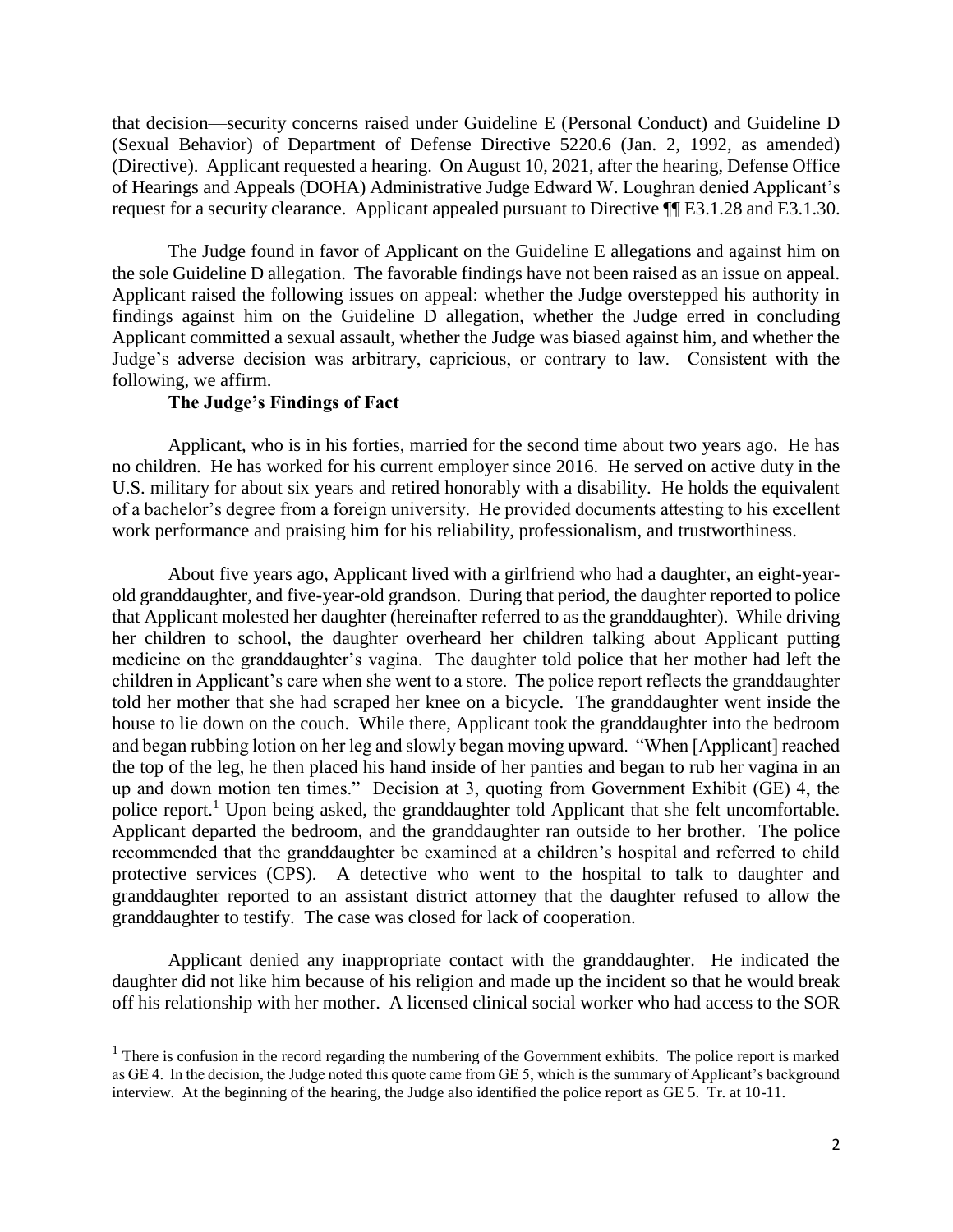concluded that "Applicant had 'a low probability of a Sexual Addition Disorder or Sexual or Paraphilic Disorders.'" Decision at 3, quoting from Applicant's Exhibit (AE) L.

### **The Judge's Analysis**

 After considering all the evidence, including Applicant's testimony, strong character evidence, and that he was never arrested, charged, or convicted of the charge, I find by substantial evidence [footnote omitted] that he committed the sexual assault on Granddaughter, essentially as described in the police report. I considered that Applicant provided a motive for Daughter to fabricate the story. While that is possible, that would mean that the Daughter was willing, at least initially, to lie to the police, put her daughter through an investigation and medical examination, and involve CPS. Additionally, the details of the case lend an aspect of believability. . . . His behavior continues to cast doubt on his reliability, trustworthiness, and good judgment. [footnote omitted] [Decision at 5-6.]

#### **Discussion**

 Applicant contends the Judge "overstepped his authority in deciding that [Applicant] was guilty of a crime, despite evidence to the contrary." Appeal Brief at 2. Applicant also contends:

 evidence" standard is a heinous offense of legal system. Criminal offenses are decided by "beyond a reasonable doubt." Civil offenses are decided by a "preponderance of the evidence," which is at least 50%. Substantial evidence on The Directive does not give an Administrative Judge [sic] to decide the outcome of any case, criminal or civil. Determining criminal guilt on the "substantial the other hand, is described as "such relevant evidence as a reasonable mind might accept as adequate to support conclusions in light of all contrary evidence in the same record." [Appeal Board citation omitted.]

There is no phrase or order in the Directive that permits an administrative judge to rule upon criminal (or civil) matters. They are only allowed to rule upon evidence that is in front of them. It would be a different matter if [Applicant] was criminally charged or any of the similar circumstances, but this is not the case. [Applicant] was not charged, convicted, or even expunged of the matter. The prosecutors decided not to charge him. Any person can muse as to why this occurred, but in the field of law, the answer is clear—he is not presumed or convicted as a guilty person. Guilt of a criminal allegation must be proven beyond a reasonable doubt the highest standard of proof in American law. Guilt of a civil litigation must be proven beyond a preponderance of the evidence—which is essentially 51%. Administrative judges are not presumed to prove a criminal (or civil) allegation. As per the Directive, they are solely allowed to weigh evidence given to them—not decide upon said evidence. "The ultimate decision that determines innocence or guilt are either decided between the judge and/or the jury. This case demonstrates that he tossed our judicial standards in exchange for his own.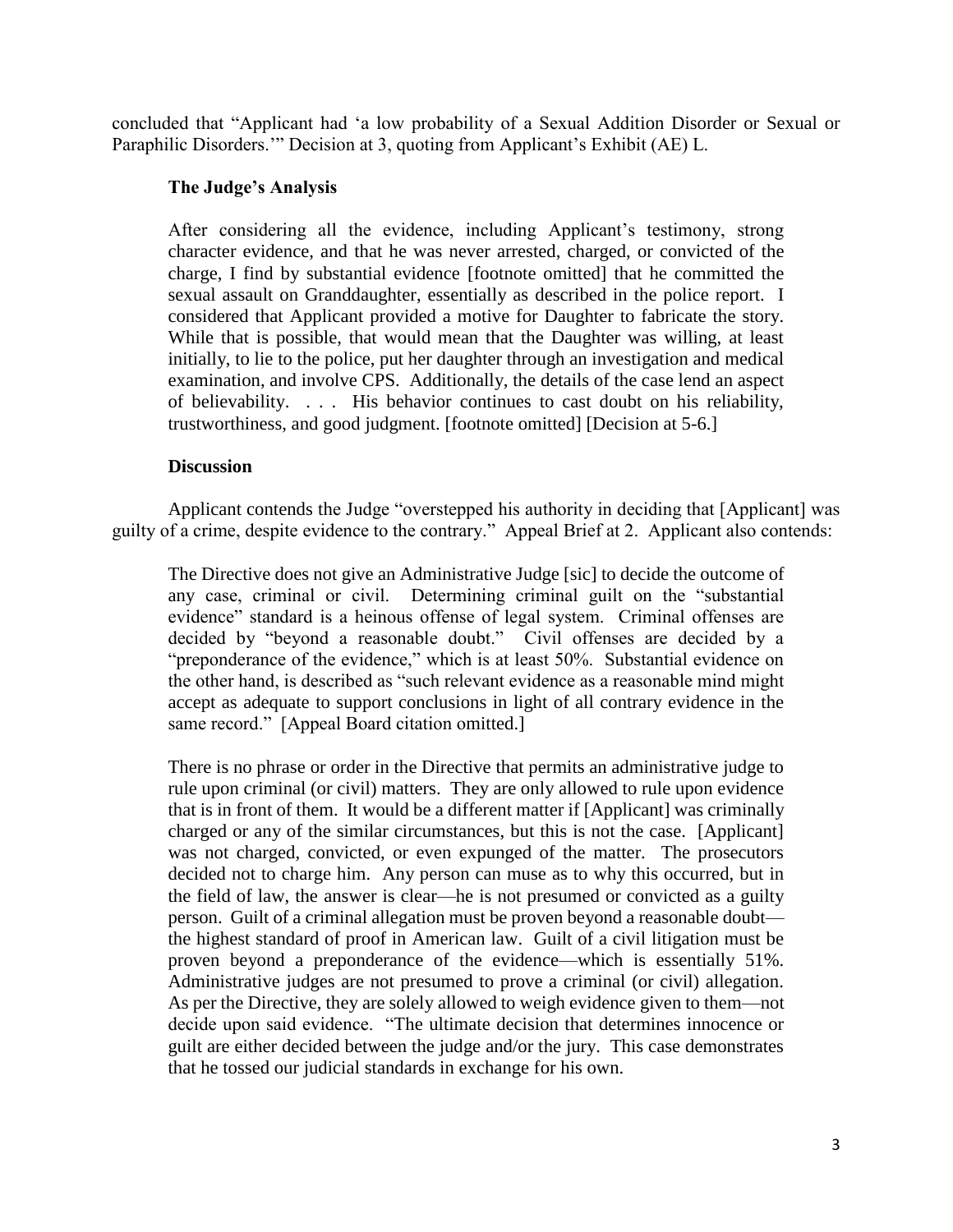a fundamental right in American courts." 403 U.S. 212, 216 (1971). Without a "The right to be heard by a fair and impartial adjudicator has long been considered doubt, the administrative judge in this case is anything but impartial. Administrative judges are not given the power to make these decisions. [Applicant's brief at 7.]

 Applicant's contention about the Judge overstepping his authority lacks merit. Contrary to case not to pursue criminal charges against Applicant due to the mother's decision not to let her daughter testify does not amount to a finding of "not guilty" or a determination of innocence. the Judge may still consider the underlying conduct in evaluating an applicant's security clearance nature, whether or not the individual has been prosecuted." Directive, Encl. 2, App. A  $\P$  13(a) (emphasis added). In this case, the Judge's determination that Applicant committed a sexual Applicant's argument, the Judge did not find him "guilty of a crime" or convict him of a criminal offense. On the other hand, it is fair to say the decision by the law enforcement authorities in this Although there is no evidence that Applicant was arrested for, charged with, or convicted of a sexual assault, the Judge was not precluded from concluding Applicant engaged in such conduct. "In DOHA proceedings, a Judge can make findings of criminal conduct even if the applicant has not been formally charged with a criminal offense by the relevant criminal authorities." *See, e.g.*, ISCR Case No. 03-04931 at 4 (App. Bd. Jun. 3, 2005). *See also,* ISCR Case No. 17-00506 at 3 (App. Bd. Aug. 7, 2018) ("Even if criminal charges are reduced, dropped, or result in an acquittal, eligibility."). A disqualifying condition at issue in this case highlights this point. Under Disqualifying Condition 13(a), a security concern could arise from "sexual behavior of a criminal assault is merely an administrative conclusion that substantial evidence exists in the record to establish Applicant engaged in security-significant conduct. Applicant failed to establish that the Judge acted beyond the authority provided him in the Directive when he concluded Applicant committed a sexual assault.

 As to Applicant's contention that he did not commit the alleged offense, we do not find this argument persuasive. From our review of the record, the Judge's material findings and conclusions that Applicant committed a sexual assault are based on substantial evidence or constitute reasonable inferences that could be drawn from the evidence. *See, e.g.*, ISCR Case No. 17-02225 at 2-3 (App. Bd. Jun. 25, 2019).

 We also do not find persuasive Applicant's contention that the Judge was not impartial. This contention is apparently based on Applicant's incorrect belief that the Judge acted beyond his authority in concluding he committed a sexual assault. Applicant has not directed our attention to anything in the record that would likely persuade a reasonable person that the Judge was lacking in the requisite impartiality. His argument fails to meet the heavy burden on him to rebut the presumption that a Judge is impartial and unbiased. *See, e. g*., ISCR Case No. 18-02722 at 5 (App. Bd. Jan. 30, 2020).

 takes issue with the Judge's conclusion that "his denials only serve to indicate that he is not Applicant also argues the Judge did not consider all of the evidence, mis-weighed the evidence, and did not properly apply the mitigating conditions and whole-person concept. He argues, for example, the alleged behavior never occurred is, therefore, unlikely to recur. He also rehabilitated." Appeal Brief at 6, quoting from Decision at 6. None of Applicant's arguments are